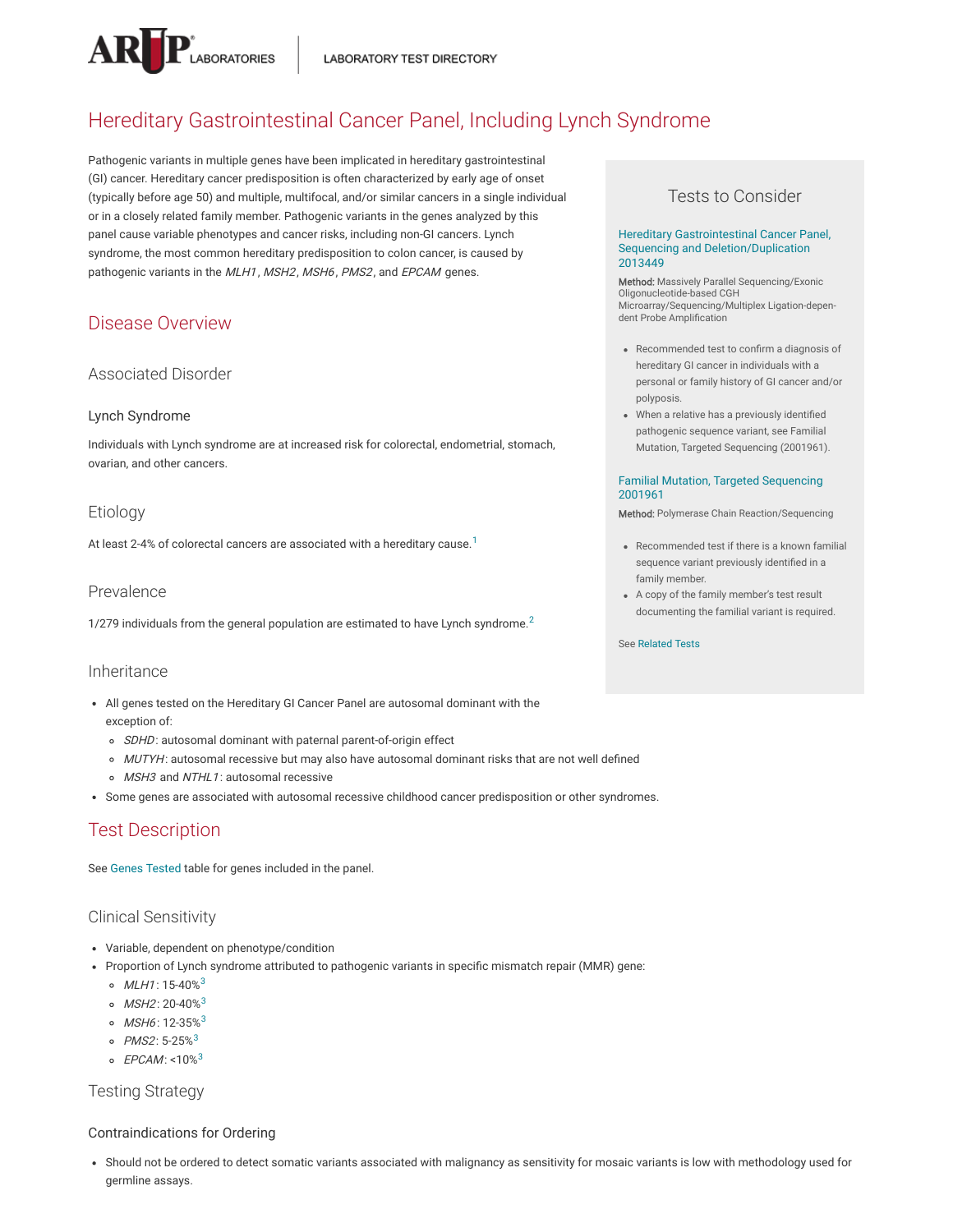- Individuals with hematologic malignancy and/or a previous allogenic bone marrow transplant should not undergo molecular genetic testing on peripheral blood specimen.
	- Testing of cultured fibroblasts is required for accurate interpretation of test results.
- When a relative has a previously identified pathogenic variant, see Familial Mutation, Targeted [Sequencing](http://ltd.aruplab.com/Tests/Pub/2001961) (2001961).

#### Limitations

- A negative result does not exclude a heritable form of cancer.
- Diagnostic errors can occur due to rare sequence variations.
- Interpretation of this test result may be impacted if this individual has had an allogeneic stem cell transplantation.
- The following will not be evaluated:
	- Variants outside the coding regions and intron-exon boundaries of the targeted genes
	- Regulatory region variants and deep intronic variants
	- Breakpoints of large deletions/duplications
	- o Deletions/duplications in AXIN2 and MSH3
	- o Sequence variants in EPCAM
	- Noncoding transcripts
	- The following exons are not sequenced due to technical limitations of the assay:
		- CHEK2 (NM\_001349956) 4; (NM\_001005735) 3; (NM\_007194) 10,12,13,14,15
		- SDHC (NM\_001035511) 5
		- SDHD (NM\_001276506) 4
- The following may not be detected:
	- Deletions/duplications/insertions of any size by massively parallel sequencing
	- Deletions/duplications less than 1kb in the targeted genes by array
	- Some variants due to technical limitations in the presence of pseudogenes, repetitive, or homologous regions
	- Low-level somatic variants
	- Single exon deletions/duplications in the following exons:
		- APC (NM\_001127511) 1
		- BMPR1A (NM\_004329) 9
		- CDH1 (NM\_004360) 1
		- CHEK2 (NM\_001005735) 3; (NM\_007194) 11, 12, 14, 15
		- MSH2 (NM\_000251) 1; (NM\_001258281) 2
		- MSH6 (NM\_000179) 10
		- **MUTYH (NM\_001128425) 1**
		- NTHL1 (NM\_002528) 3, 4, 5, 6
		- POLD1 (NM\_002691) 6, 18, 25
		- PTEN (NM\_000314) 8, 9; (NM\_001304717) 1
	- SDHD (NM\_001276506) 4
		- TP53 (NM\_001126113) 10; (NM\_001126114) 10

#### Analytical Sensitivity

- For Sanger sequencing and multiplex ligation-dependent probe amplification (MLPA) of PMS2: 99%
- For massively parallel sequencing:

| <b>Variant Class</b> | Analytical Sensitivity (PPA) Estimate <sup>a</sup> (%) | Analytical Sensitivity (PPA) 95% Credibility Region <sup>a</sup> (%) |
|----------------------|--------------------------------------------------------|----------------------------------------------------------------------|
| <b>SNVs</b>          | 99.2                                                   | 96.9-99.4                                                            |
| Deletions 1-10 bp    | 93.8                                                   | 84.3-98.2                                                            |
| Deletions 11-44 bp   | 100                                                    | 87.8-100                                                             |
| Insertions 1-10 bp   | 94.8                                                   | 86.8-98.5                                                            |
| Insertions 11-23 bp  | 100                                                    | 62.1-100                                                             |

aGenes included on this test are a subset of a larger methods-based validation from which the PPA values are derived.

<span id="page-1-0"></span>bp, base pairs; PPA, positive percent agreement; SNVs, single nucleotide variants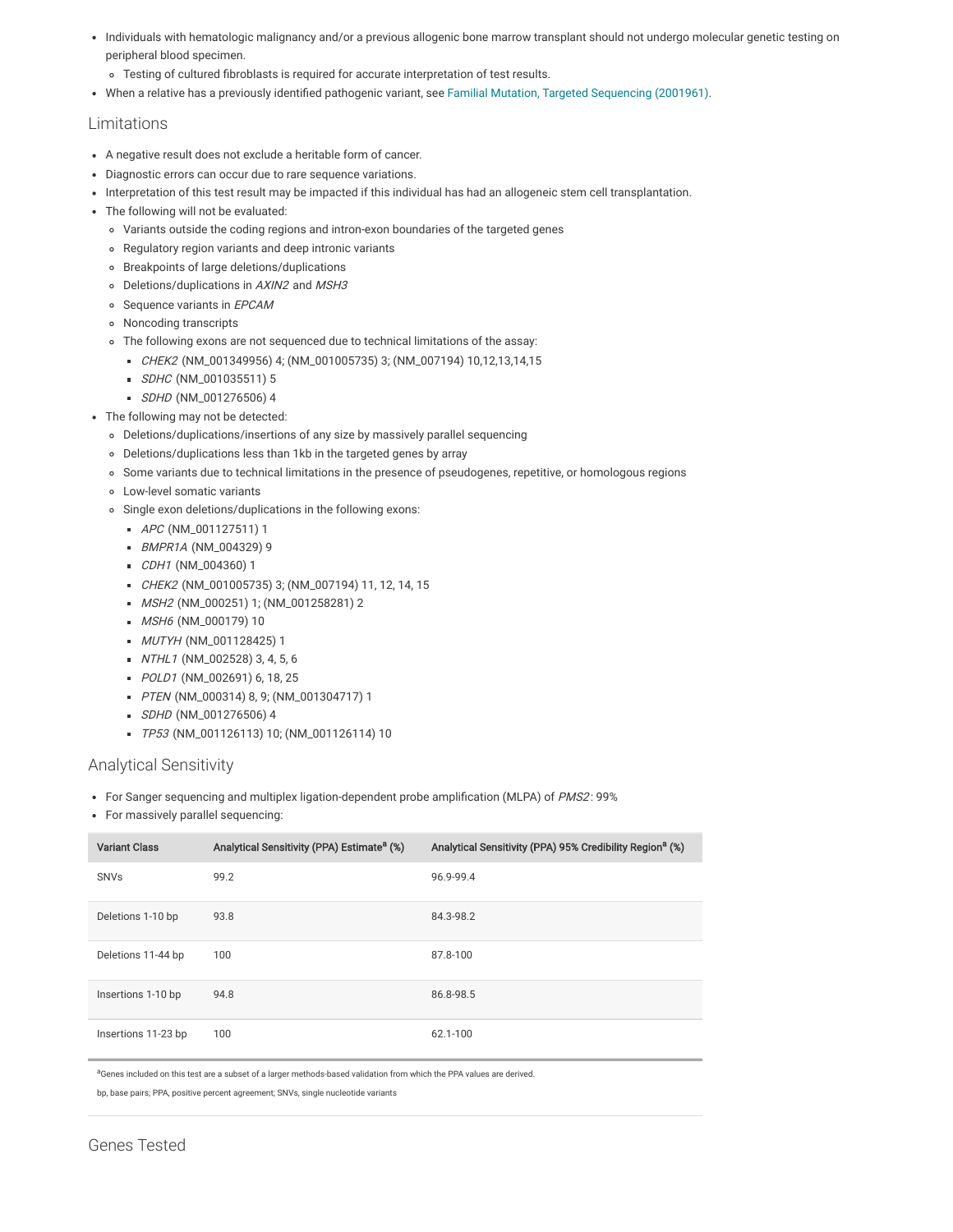| Gene             | <b>MIM</b><br><b>Number</b> | Disorder/Associated Cancer(s)/Tumor(s)                                                                                                                                                             | Inheritance |
|------------------|-----------------------------|----------------------------------------------------------------------------------------------------------------------------------------------------------------------------------------------------|-------------|
| <b>APC</b>       | 611731                      | <b>FAP</b><br>AFAP<br><b>GAPPS</b><br>Associated cancer(s)/tumor(s): colorectal adenomas and cancer, duodenal adenomas and cancer, fundic gland<br>polyps, osteomas, thyroid, pancreas, and others | AD          |
| AXIN2            | 604025                      | <b>ODCRCS</b><br>Associated cancer(s): polyposis, colorectal <sup>a</sup>                                                                                                                          | AD          |
| <b>BMPR1A</b>    | 601299                      | <b>JPS</b><br>Associated cancer(s)/tumor(s): juvenile polyps, colorectal, stomach, small intestine, pancreas                                                                                       | AD          |
| CDH1             | 192090                      | <b>HDGC</b><br>Associated cancer(s)/tumor(s): diffuse gastric, lobular breast                                                                                                                      | AD          |
| CHEK2            | 604373                      | Associated cancer(s)/tumor(s): breast, prostate, colorectal, thyroid <sup>a</sup>                                                                                                                  | AD          |
| EPCAM            | 185535                      | Lynch syndrome/HNPCC<br>Associated cancer(s)/tumor(s): colorectal, endometrial, stomach, pancreas, ovarian, <sup>a</sup> breast, <sup>a</sup> and others                                           | AD          |
| MLH1             | 120436                      | Lynch syndrome/HNPCC<br>Associated cancer(s)/tumor(s): colorectal, endometrial, stomach, ovarian, panceas, breast, <sup>a</sup> and others                                                         | AD          |
|                  |                             | <b>CMMRD</b>                                                                                                                                                                                       | AR          |
| MSH <sub>2</sub> | 609309                      | Lynch syndrome/HNPCC<br>Associated cancer(s)/tumor(s): colorectal, endometrial, stomach, ovarian, pancreas, breast, <sup>a</sup> and others                                                        | AD          |
|                  |                             | <b>CMMRD</b>                                                                                                                                                                                       | AR          |
| MSH3             | 600887                      | Associated cancer(s)/tumor(s): polyposis, colorectal <sup>a</sup>                                                                                                                                  | AR          |
| MSH <sub>6</sub> | 600678                      | Lynch syndrome/HNPCC<br>Associated cancer(s)/tumor(s): colorectal, endometrial, stomach, ovarian, pancreas, breast, <sup>a</sup> and others                                                        | AD          |
|                  |                             | <b>CMMRD</b>                                                                                                                                                                                       | AR          |
| <b>MUTYH</b>     | 604933                      | Associated cancer(s)/tumor(s): breast, <sup>a</sup> colorectal <sup>a</sup>                                                                                                                        | AD          |
|                  |                             | <b>MAP</b><br>Associated cancer(s)/tumor(s): colorectal adenomas and cancer, duodenal adenomas and cancer                                                                                          | AR          |
| NTHL1            | 602656                      | Associated cancer(s)/tumor(s): polyposis, colorectal <sup>a</sup>                                                                                                                                  | AR          |
| PMS <sub>2</sub> | 600259                      | Lynch syndrome/HNPCC<br>Associated cancer(s)/tumor(s): colorectal, endometrial, stomach, ovarian, <sup>a</sup> breast, <sup>a</sup> and others                                                     | AD          |
|                  |                             | CMMRD                                                                                                                                                                                              | AR          |
|                  |                             |                                                                                                                                                                                                    |             |

<sup>a</sup> Association is suggested but not well-established at this time.

<sup>b</sup>Paternal parent-of-origin effect.

AD, autosomal dominant; AFAP, attenuated FAP; AR, autosomal recessive; CMMRD, constitutional mismatch repair deficiency; CNS, central nervous system; FAP, familial adenomatous polyposis; GAPPS,<br>gastric adenocarcinoma and p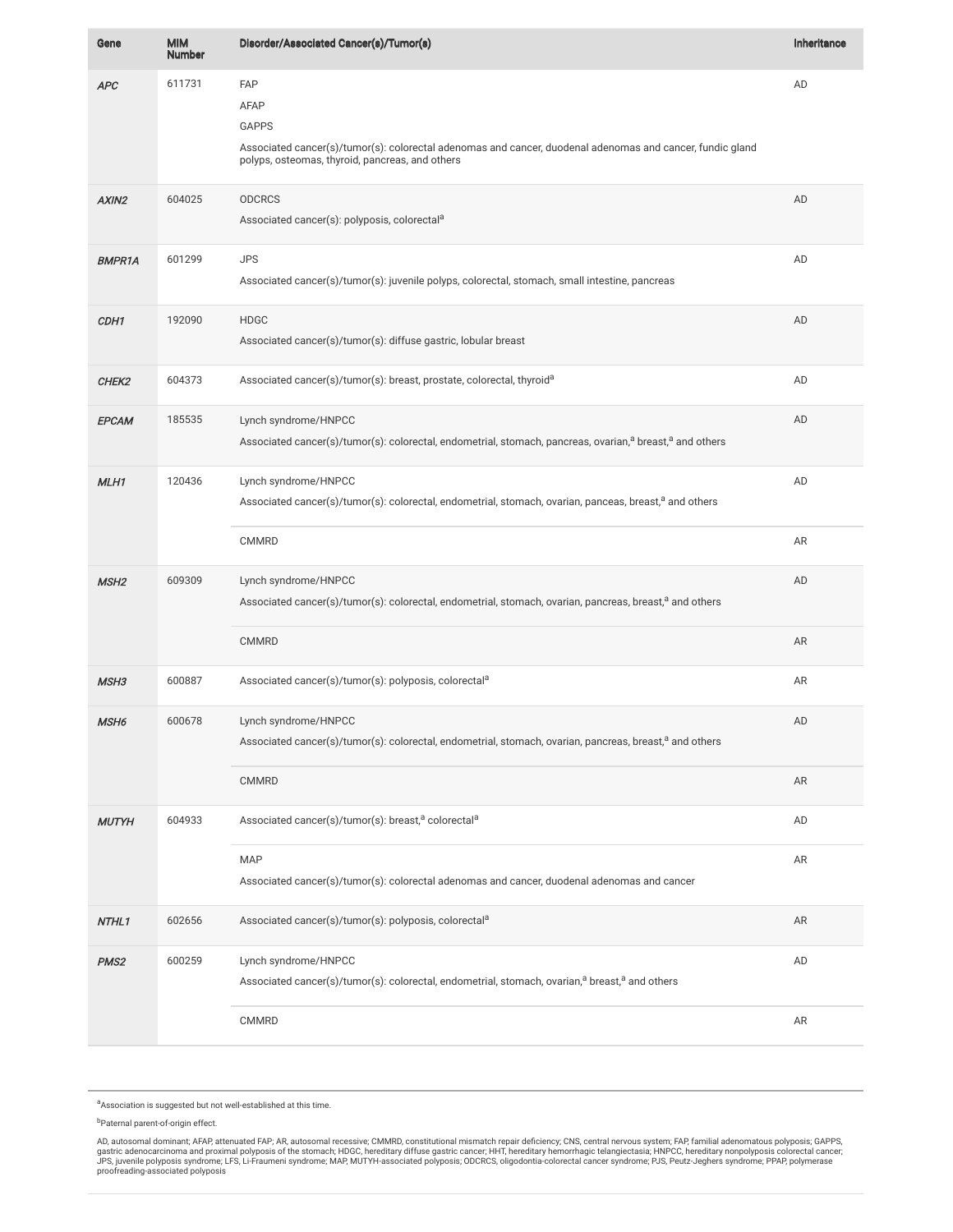| Gene        | <b>MIM</b><br>Number | Disorder/Associated Cancer(s)/Tumor(s)                                                                                                                                                                        | Inheritance     |
|-------------|----------------------|---------------------------------------------------------------------------------------------------------------------------------------------------------------------------------------------------------------|-----------------|
| POLD1       | 174761               | PPAP<br>Associated cancer(s)/tumor(s): polyposis, colorectal <sup>a</sup>                                                                                                                                     | AD              |
| POLE        | 174762               | PPAP<br>Associated cancer(s)/tumor(s): polyposis, colorectal <sup>a</sup>                                                                                                                                     | AD              |
| <b>PTEN</b> | 601728               | Cowden syndrome/PTEN hamartoma tumor syndrome<br>Associated cancer(s)/tumor(s): breast, endometrial, thyroid, colorectal, renal cell carcinoma                                                                | AD              |
| <b>SDHB</b> | 185470               | Associated cancer(s)/tumor(s): paraganglioma, pheochromocytoma, GIST, pulmonary chondroma, renal clear cell<br>carcinoma                                                                                      | AD              |
| <b>SDHC</b> | 602413               | Associated cancer(s)/tumor(s): paraganglioma, pheochromocytoma, GIST, pulmonary chondroma, renal clear cell<br>carcinoma                                                                                      | AD              |
| <b>SDHD</b> | 602690               | Associated cancer(s)/tumor(s): paraganglioma, pheochromocytoma, GIST, pulmonary chondroma, renal clear cell<br>carcinoma                                                                                      | AD <sup>b</sup> |
| SMAD4       | 600993               | JPS, HHT syndrome<br>Associated cancer(s)/tumor(s): juvenile polyps, colorectal, stomach, small intestine, pancreas                                                                                           | AD              |
| STK11       | 602216               | <b>PJS</b><br>Associated cancer(s)/tumor(s): Peutz-Jeghers-type hamartomatous polyps, breast, colorectal, stomach, small<br>intestine, pancreas, ovarian, testes, lung                                        | AD              |
| <b>TP53</b> | 191170               | <b>LFS</b><br>Associated cancer(s)/tumor(s): soft tissue sarcoma, osteosarcoma, CNS tumor, breast, colorectal, pancreas, <sup>a</sup><br>adrenocortical carcinoma, choroid plexus carcinoma, rhabdomyosarcoma | AD              |

a Association is suggested but not well-established at this time.

b<sub>Paternal parent-of-origin effect.</sub>

AD, autosomal dominant; AFAP, attenuated FAP; AR, autosomal recessive; CMMRD, constitutional mismatch repair deficiency; CNS, central nervous system; FAP, familial adenomatous polyposis; GAPPS,<br>gastric adenocarcinoma and p proofreading-associated polyposis

### References

- <span id="page-3-0"></span>1. National Comprehensive Cancer Network. NCCN Clinical Practice Guidelines in Oncology: genetic/familial high-risk [assessment—colorectal.](https://www.nccn.org/professionals/physician_gls/default.aspx) Version 1.2020. [Updated: Jul 2020; Accessed: Feb 2021]
- <span id="page-3-1"></span>2. Win AK, Jenkins MA, Dowty JG, et al. Prevalence and [penetrance](https://pubmed.ncbi.nlm.nih.gov/27799157/) of major genes and polygenes for colorectal cancer. Cancer Epidemiol Biomarkers Prev. 2017;26(3):404-412.
- <span id="page-3-2"></span>3. Idos G, Valle L. Lynch [syndrome](https://www.ncbi.nlm.nih.gov/books/NBK1211/). In: Adam MP, Ardinger HH, Pagon RA, et al, eds. GeneReviews, University of Washington; 1993-2021. [Last revision: Feb 2021; Accessed: Nov 2021]

### Additional Resources

Doros L, Schultz KA, Stewart DR, et al. DICER1-related [disorders.](https://www.ncbi.nlm.nih.gov/books/NBK196157/) In: Adam MP, Ardinger HH, Pagon RA, et al, eds. GeneReviews, University of Washington; 1993-2021. [Last update: Apr 2020; Accessed: Jun 2020]

Hegde M, Ferber M, Mao R, et al. ACMG technical standards and guidelines for genetic testing for inherited colorectal cancer (Lynch syndrome, familial adenomatous polyposis, and MYH-associated polyposis). Genet Med . [2014;16\(1\):101-116.](https://www.ncbi.nlm.nih.gov/pubmed/24310308)

Jasperson KW, Patel SG, Ahnen DJ. [APC-associated](https://www.ncbi.nlm.nih.gov/books/NBK1345/) polyposis conditions. In: Adam MP, Ardinger HH, Pagon RA, et al, eds. GeneReviews, University of Washington; 1993-2021. [Last Update: Feb 2017; Accessed: Aug 2021]

Larsen Haidle J, Howe JR. Juvenile polyposis [syndrome.](https://www.ncbi.nlm.nih.gov/books/NBK1469/) In: Adam MP, Ardinger HH, Pagon RA, et al, eds. GeneReviews, University of Washington; 1993-2021. [Last update: Mar 2017; Accessed: Jul 2021]

National Comprehensive Cancer Network. [NCCN](https://www.nccn.org/professionals/physician_gls/default.aspx) Clinical Practice [Guidelines](https://www.nccn.org/professionals/physician_gls/) in Oncology: [Gastrointestinal](https://www.nccn.org/professionals/physician_gls/default.aspx) stromal tumors (GISTs). Version 1.2021. [Last update: Oct 2020; Accessed: April 2021]